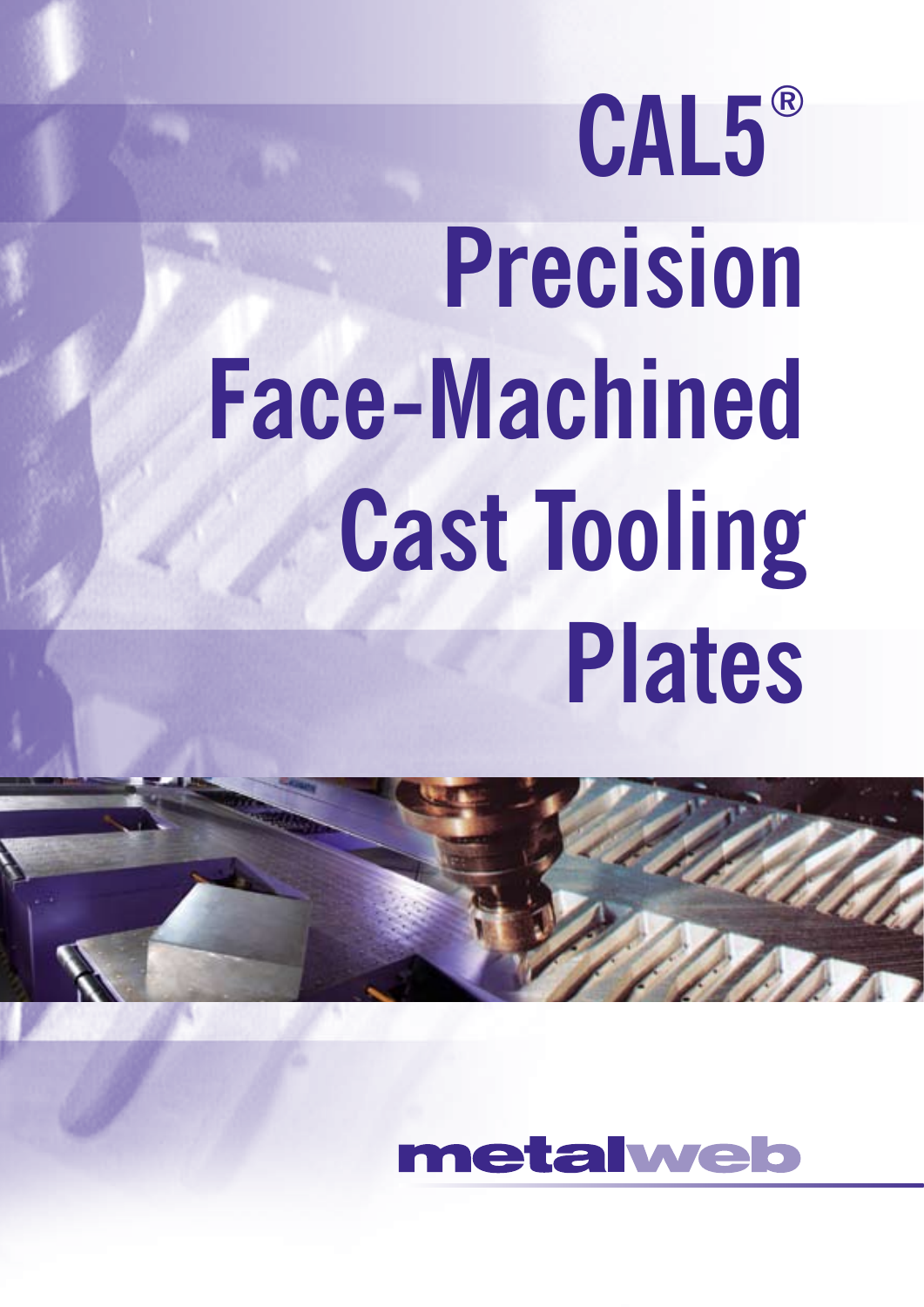## **metalweb are pleased to offer its brand new range of face-machined cast tooling plate for the first time in the UK market.**

Manufactured exclusively for metalweb this 5000 series based alloy plate is machined to industry standard thickness and flatness tolerances. Using special machining equipment with heads designed to match our specifications, we are able to offer aluminium cast plates with a precision Ra 0.4  $\mu$ m finish. The plates have a thickness tolerance of  $\pm 0.10$  mm and very good flatness values.

### **Advantages of metalweb CAL5® plate:**

- $\blacksquare$  High tensile strength
- Good ductility
- $\blacksquare$  Especially heat treated to obtain stress free condition, annealing after machining is not required
- Regular fine grain structure
- **Excellent corrosion resistance**
- $\overline{\phantom{a}}$  Very good machinability
- **Now Very good weldability**
- Good anodizing (not decorative) and hardcoating properties

#### **metalweb CAL5® plate has a range of applications including:**

- **Jigs and fixtures**
- **Precision parts**
- **Electronic mounting plates**
- **Modelling boards**
- **Pattern plates**
- **Plastic moulds**

metalweb offer a range of "tooling plate" solutions including other specialist cast, rolled and mould plate products. For details and availability – or for advice on what to select for your chosen application – please enquire (contact details on back cover).





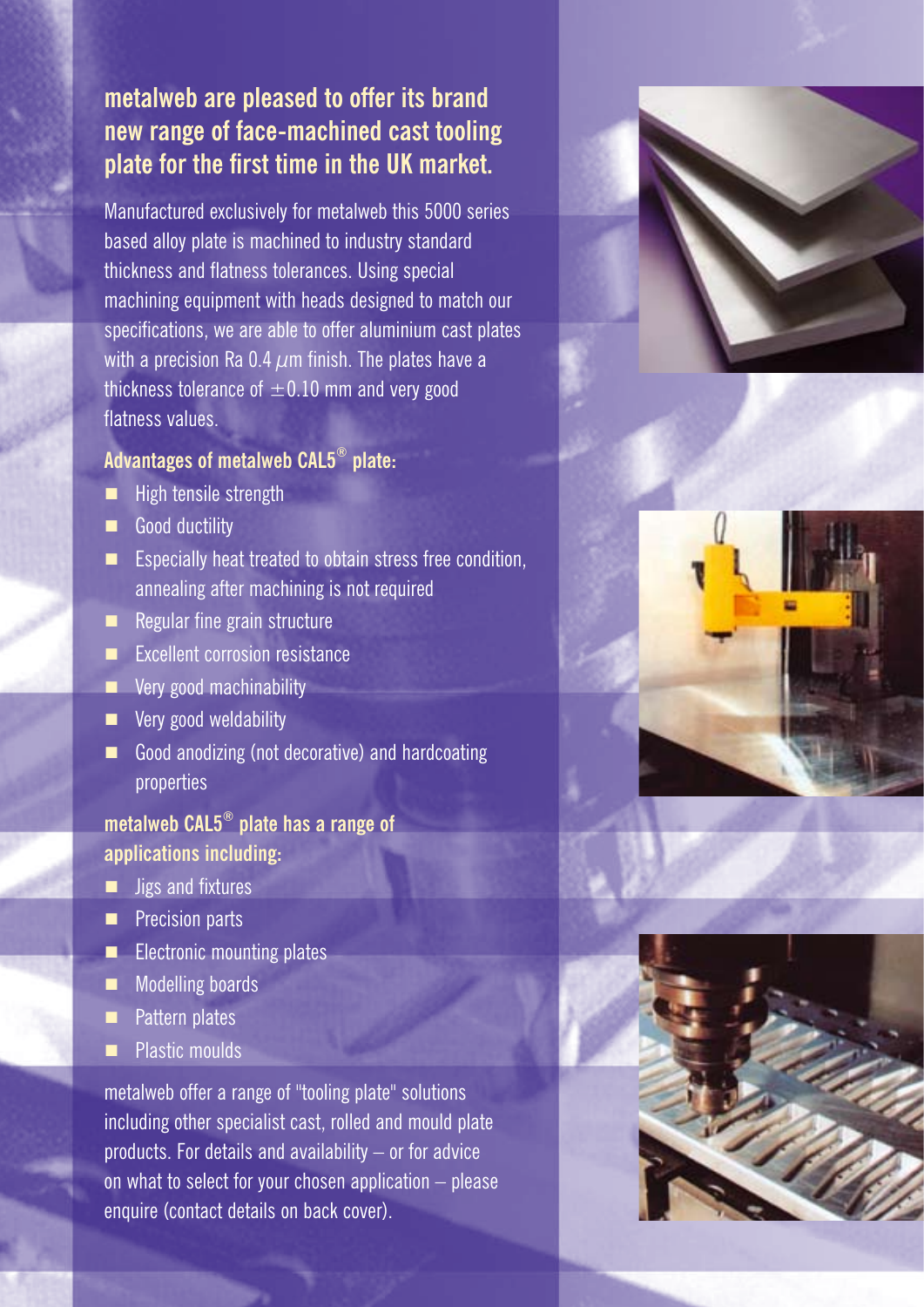## **Sizes Available**

metalweb CAL5® is available in a range of sizes.

| Thickness range:            | 6.35mm $(\frac{1}{4})$ up to 50.8mm (2") |
|-----------------------------|------------------------------------------|
| Maximum standard length is: | 3670.3mm $(144\frac{1}{2})$              |
| Maximum standard width is:  | 1841.5mm $(72\frac{1}{2})$               |

*Non-standard dimensions are available at additional charges. In addition metalweb has a range of specialist processing equipment to cut plates to the exact size required.*

## **Mechanical and Physical Properties**

|                                            | S.L<br><b>Units</b> | <b>Imperial</b><br><b>Units</b> |
|--------------------------------------------|---------------------|---------------------------------|
| Yield strength $R_{0.0.2}$                 | [MPa]               | 125                             |
| Ultimate tensile<br>strength Rm            | [MPa]               | 275                             |
| Elongation $A_{5}$                         | $[\%]$              | 15                              |
| <b>Module of elasticity</b>                | [GPa]               | 70                              |
| <b>Brinell hardness HBS</b>                | [2.5/62.5]          | 75                              |
| Density                                    | $[g/cm^3]$          | 2.66                            |
| <b>Coefficient of thermal</b><br>expansion | $[k^{-1}]$          | $23.3 \times 10^{-6}$           |
| <b>Thermal conductivity</b>                | $[W/m \cdot K]$     | 110-130                         |
| <b>Electrical conductivity</b>             | $[m/W\bullet mm^2]$ | 16.2                            |
| <b>Specific heat</b><br>(25°-100°C)        | $[J/kg \cdot K]$    | 900                             |

## **Chemical compound of CAL5® :**

| <b>Magnesium</b> | $4 - 5%$ |
|------------------|----------|
| <b>Manganese</b> | ${<}1\%$ |
| 0ther            | 1.5%     |
| <b>Aluminium</b> | Rest     |

## **Dimensional Tolerances**

| <b>Thickness</b> | Flatness*   | <b>Thickness</b><br>tolerance |
|------------------|-------------|-------------------------------|
| (mm)             | (mm)        | (mm)                          |
| $6.35 - 12.7$    | $\leq 0.40$ | ± 0.10                        |
| >12.7            | < 0.13      | ± 0.10                        |

\* the surface flatness for whole plates is measured with a special digital flatness ruler with a measuring length of 1 metre.